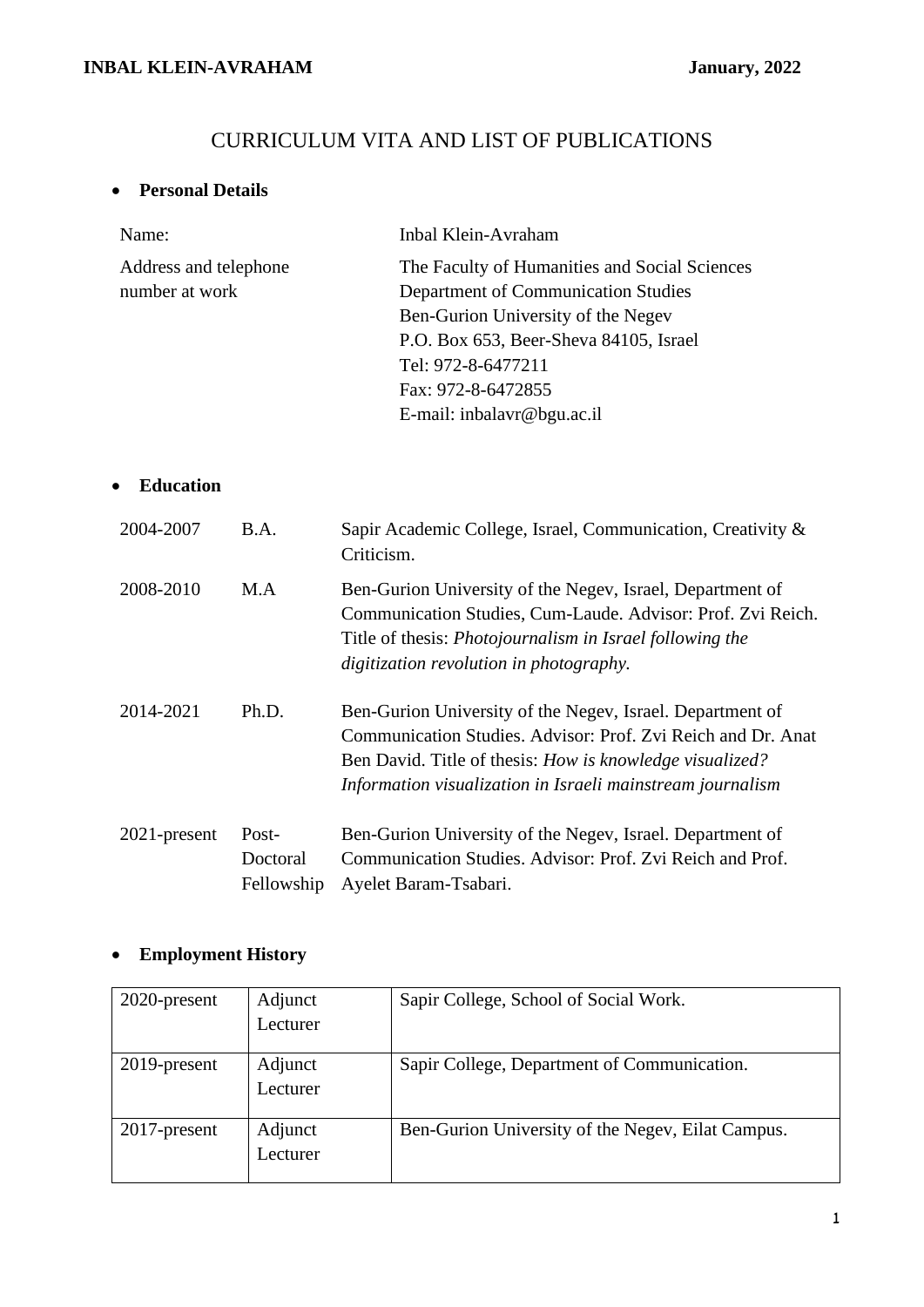| 2011-present | Adjunct                 | Ben-Gurion University of the Negev, Faculty of                                 |
|--------------|-------------------------|--------------------------------------------------------------------------------|
|              | Lecturer                | Humanities and Social Sciences, Department of                                  |
|              |                         | <b>Communication Studies.</b>                                                  |
| 2018         | Adjunct                 | Sapir College, Department of Communication.                                    |
|              | Lecturer                |                                                                                |
| 2016-2019    | Teaching                | Sapir College, School of Social Work.                                          |
|              | <b>Assistant</b>        |                                                                                |
| 2016-2017    | Instructor              | The Open University, Department of Sociology, Political                        |
|              |                         | Science, and Communication                                                     |
| 2015-2016    | Teaching                | Ben-Gurion University of the Negev, Faculty of                                 |
|              | <b>Assistant</b>        | Humanities and Social Sciences, Department of                                  |
|              |                         | <b>Communication Studies.</b>                                                  |
| 2014-2016    | Research                | Ben-Gurion University of the Negev, Center for                                 |
|              | Coordinator             | Multidisciplinary Research in Aging.                                           |
|              |                         |                                                                                |
| 2014-2015    | Adjunct<br>Lecturer     | Ben-Gurion University of the Negev, Eilat Campus.                              |
|              |                         |                                                                                |
| 2014-2015    | Teaching                | Sapir College, Department of Communication, Creativity                         |
|              | <b>Assistant</b>        | & Criticism.                                                                   |
|              |                         |                                                                                |
| 2013         | Instructor              | The Open University, Department of Sociology, Political                        |
|              |                         | Science, and Communication.                                                    |
| 2012-2015    | Adjunct                 | Achva Academic College.                                                        |
|              | Lecturer                |                                                                                |
|              |                         |                                                                                |
| 2011-2012    | Research<br>coordinator | Ben-Gurion University of the Negev, Faculty of                                 |
|              |                         | Humanities and Social Sciences, Department of<br><b>Communication Studies.</b> |
|              |                         |                                                                                |
| 2010-2013    | Teaching                | Sapir College, Department of Communication, Creativity                         |
|              | <b>Assistant</b>        | & Criticism.                                                                   |
| 2009-2013    | Teaching                | Ben-Gurion University of the Negev, Faculty of                                 |
|              | Assistant               | Humanities and Social Sciences, Department of                                  |
|              |                         | <b>Communication Studies.</b>                                                  |
| 2008-2012    | Teaching                | Achva Academic College.                                                        |
|              | Assistant               |                                                                                |
|              |                         |                                                                                |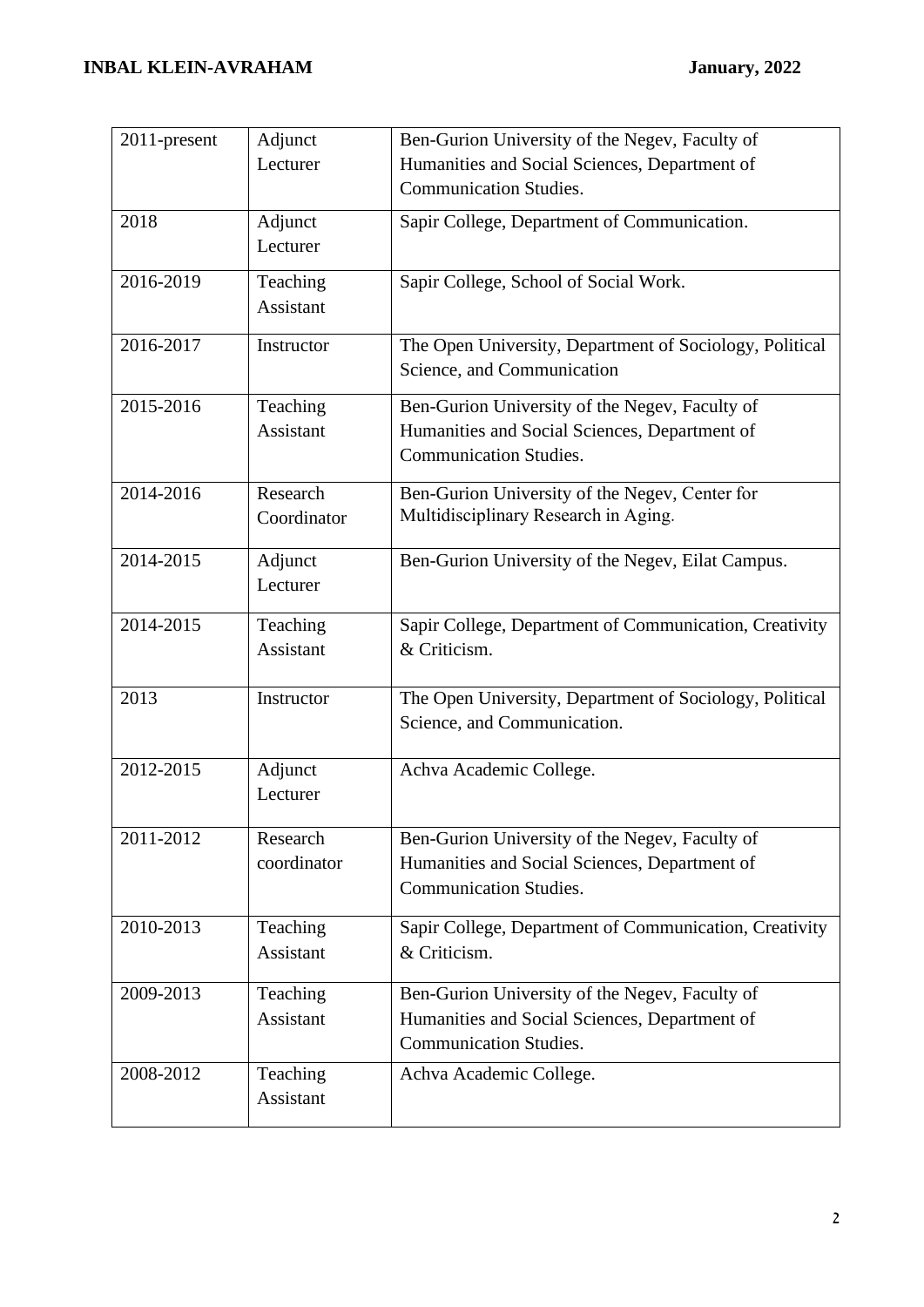## **INBAL KLEIN-AVRAHAM January, 2022**

#### • **Educational activities**

# a) Courses taught

Ben-Gurion University of the Negev:

Quantitative Research Methods (BA) Information and Communication Technologies (BA) Basic Concepts in Communication Studies (BA) Introduction to Visual Communication (BA) Media Map in Israel and Worldwide (BA) Understanding photojournalism – Course taught in English (BA) History of the Media (BA) Behind the Visual Means, workshop (BA) Photography for Beginners, workshop (BA) Understanding Photojournalism, workshop (MA)

# Sapir Academic Collage:

Qualitative Research Methods (BA)

Quantitative Research Methods (BA)

The Open University of Israel:

Growing up with Television and Internet: Media in the Lives of Children (BA) Communication: Technology, Society and Culture (BA)

Achva Academic College:

History of the Media (BA)

## • **Awards, Citations, Honors, Fellowships**

#### a) Honors, Citations, Awards

2015 Ben-Gurion University of the Negev, Faculty of Humanities and Social Sciences – The MAHAR Award.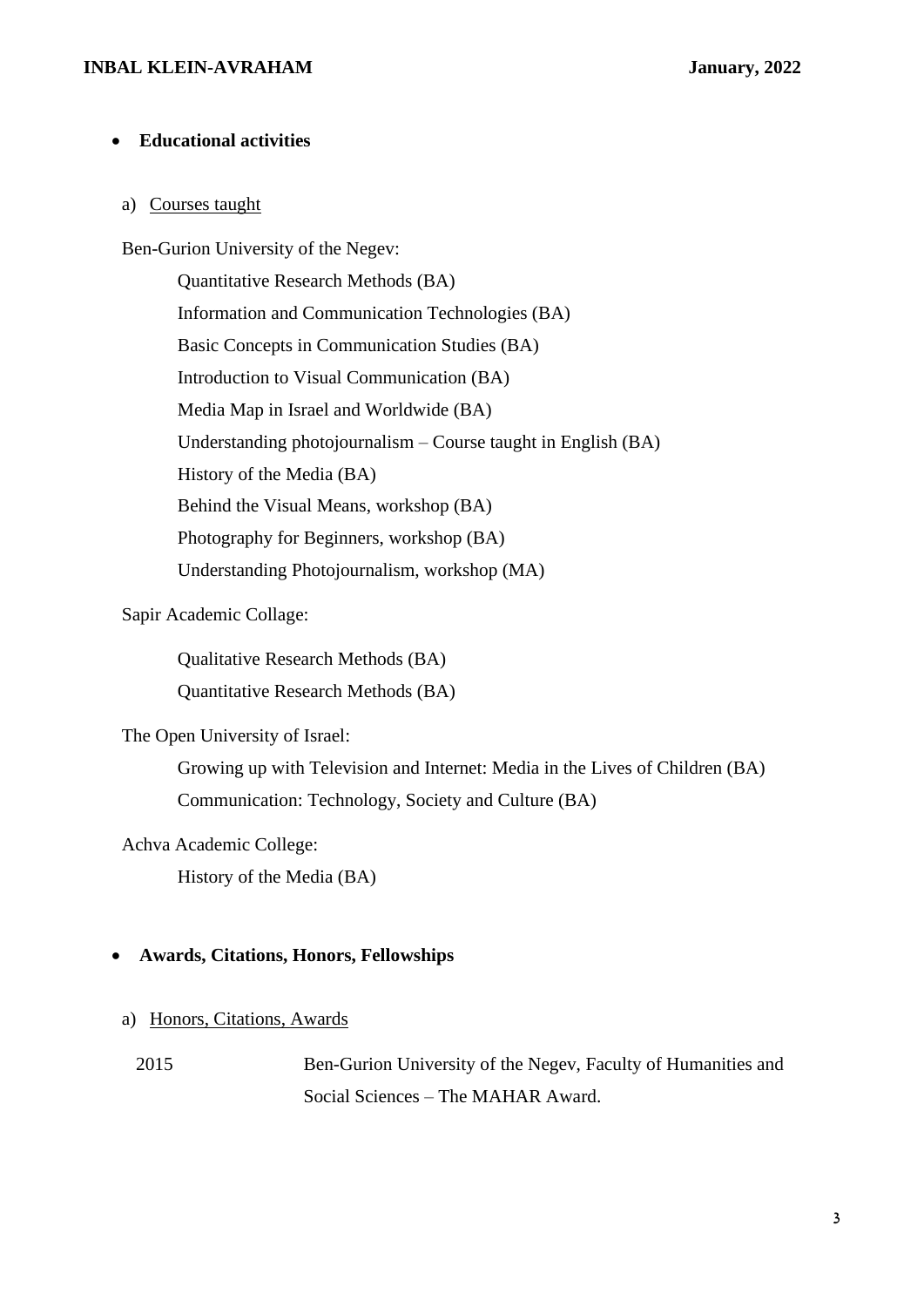| 2016 | Ben-Gurion University of the Negev, Kreitman School of     |  |
|------|------------------------------------------------------------|--|
|      | Advanced Graduate Studies – Midway Negev: Tsin Scholarship |  |
| 2017 | Sapir College – Excellence in teaching                     |  |

# • **Scientific Publications**

## a) Chapters in collective volumes

1. **Klein-Avraham, I**. & Reich, Z. (2015). A bleak picture? A ten-year perspective on the routines and practices of digital photojournalism. In: Elias, N., Nimrod, G., Reich, Z. & Schejter, A. (Eds.), *Maavarim Betikshoret* (*Transitions in communication*) (pp 198-219). Tel Aviv: Tzivonim. (Hebrew)

# b) Refereed articles in scientific journals

- 1. Reich, Z. & **Klein-Avraham, I.** (2014). The Textual DNA: The Delayed and Partial Acknowledgement of Photojournalists in Western Press. *Journalism Practice*, 8(5), 619- 631.
- 2. **Klein-Avraham, I.** & Reich, Z. (2016). Out of the frame: A longitudinal perspective on digitization and professional photojournalism. *New Media and Society*, 18(3), 429-446. DOI: 1461444814545289
- 3. Carmel, S., Tur-Sinai, A., **Klein-Avraham, I.,** & Bachner, Y., (2017). Work, aging, and cognitive functioning in Israel: Type of work makes a difference. *Innovation in Aging*, 1(S1), 1001-1002. DOI: [10.1093/geroni/igx004.3633](https://dx.doi.org/10.1093%2Fgeroni%2Figx004.3633)
- 4. Tirosh, N. & **Klein-Avraham, I.** (2019). "Memorless": The visual framing of asylum seekers in Israel. *Journalism Studies,* 20(3), 381-400*.* DOI: 10.1080/1461670X.2017.1383857.
- 5. **Klein**-**Avraham, I**. & Reich, Z. (under review). Narrowed polysemy and knowledge mediation in journalistic interactive visualizations.
- 6. **Klein-Avraham, I.** & Reich, Z. (under review). Post-industrial product, industrial process: How interactive visualizations miss their potential as a journalistic form of knowledge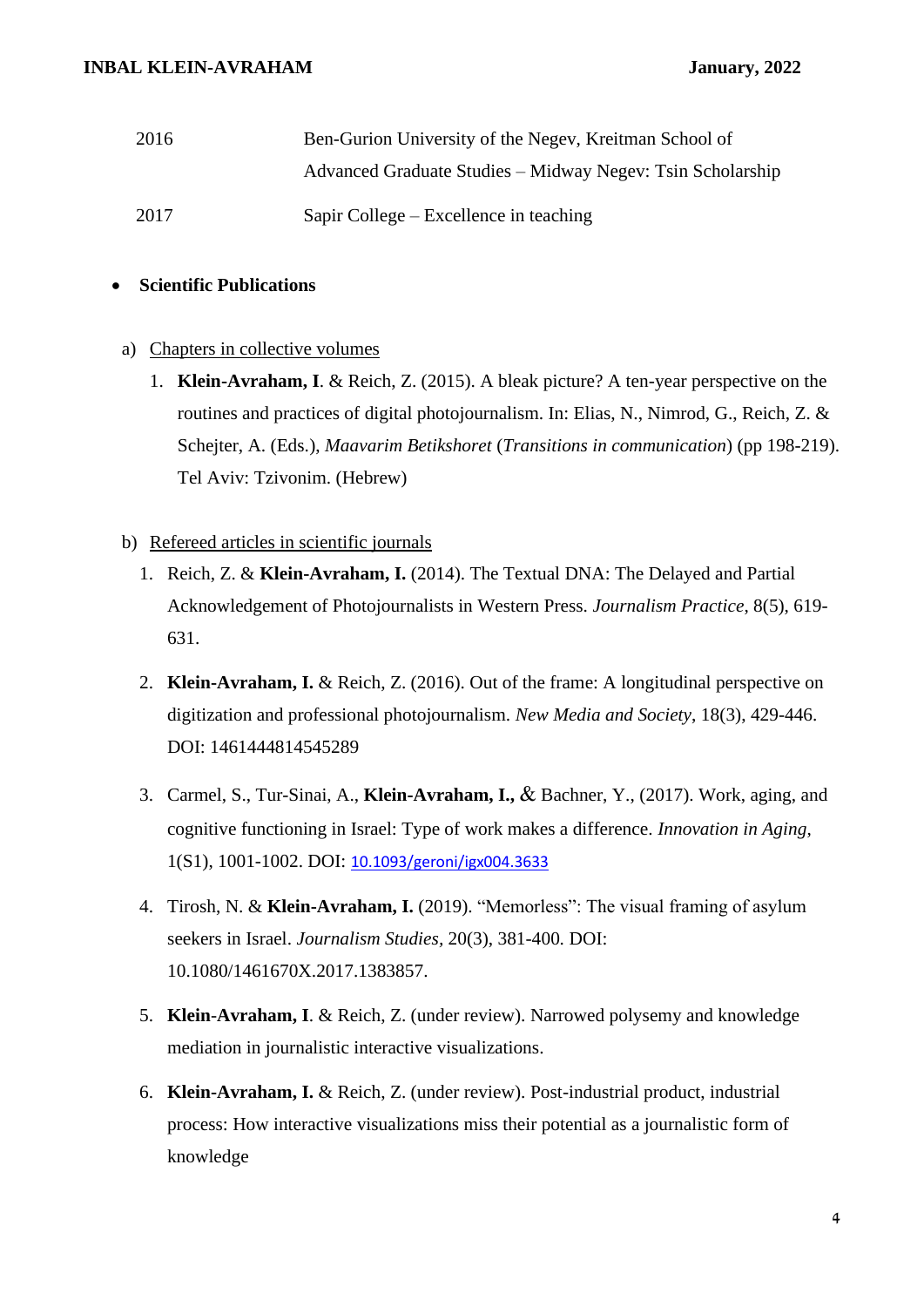7. **Klein-Avraham, I.** & Reich, Z. (under review). Mapping the emergence of visual biases in journalism interactive visualizations.

# • **Lectures and Presentations at Meetings and Invited Seminars**

- a) Invited plenary lectures at conferences/ meetings
- 1. **Klein-Avraham, I**. (2013). The effects of digital photography on Israeli photojournalism. *Transitions in the media: A conference in honor of Dan Caspi*. Ben-Gurion University of the Negev, Israel. April, 2013
- 2. **Klein-Avraham, I.** (2017). Aesthetic, sophisticated and biased: The construction of knowledge for journalistic interactive visualization. *Telling a story with data: A critical examination of visualization, in journalism, science, and social struggles.* The Open University, Israel. May, 2017.
- 3. **Klein-Avraham, I.** (2020). Knowledge mediation and narrowed polysemy in journalistic interactive visualizations. *Open Lab for Media and Information*. The Open University, Israel. January, 2020.
- b) Presentations of papers at conferences/ meetings
- 1. **Klein-Avraham, I.** & Reich Z. (2011) Gloomy picture: The digitization effect on Israeli photojournalism. *The 15th Israel Communication Association (ISCA) Conference*. Haifa, Israel. April, 2011.
- 2. **Klein-Avraham, I.** & Reich, Z. (2013). A bleak picture? A ten-year perspective on the routines and practices of digital photojournalism. *The 63rd ICA Annual Conference*. London, UK. June, 2013.
- 3. Reich, Z & **Klein-Avraham, I**. (2013). Textual DNA: The hindered authorship of photojournalists in the western press. *The Future of Journalism Conference*. Cardiff, UK. September, 2013.
- 4. **Klein-Avraham, I.** & Reich, Z. (2014). Dodged and burned: How digitization disrupted photojournalism. *The Digital Disruption to Journalism and Mass Communication Theory*. Brussels, Belgium. October, 2014.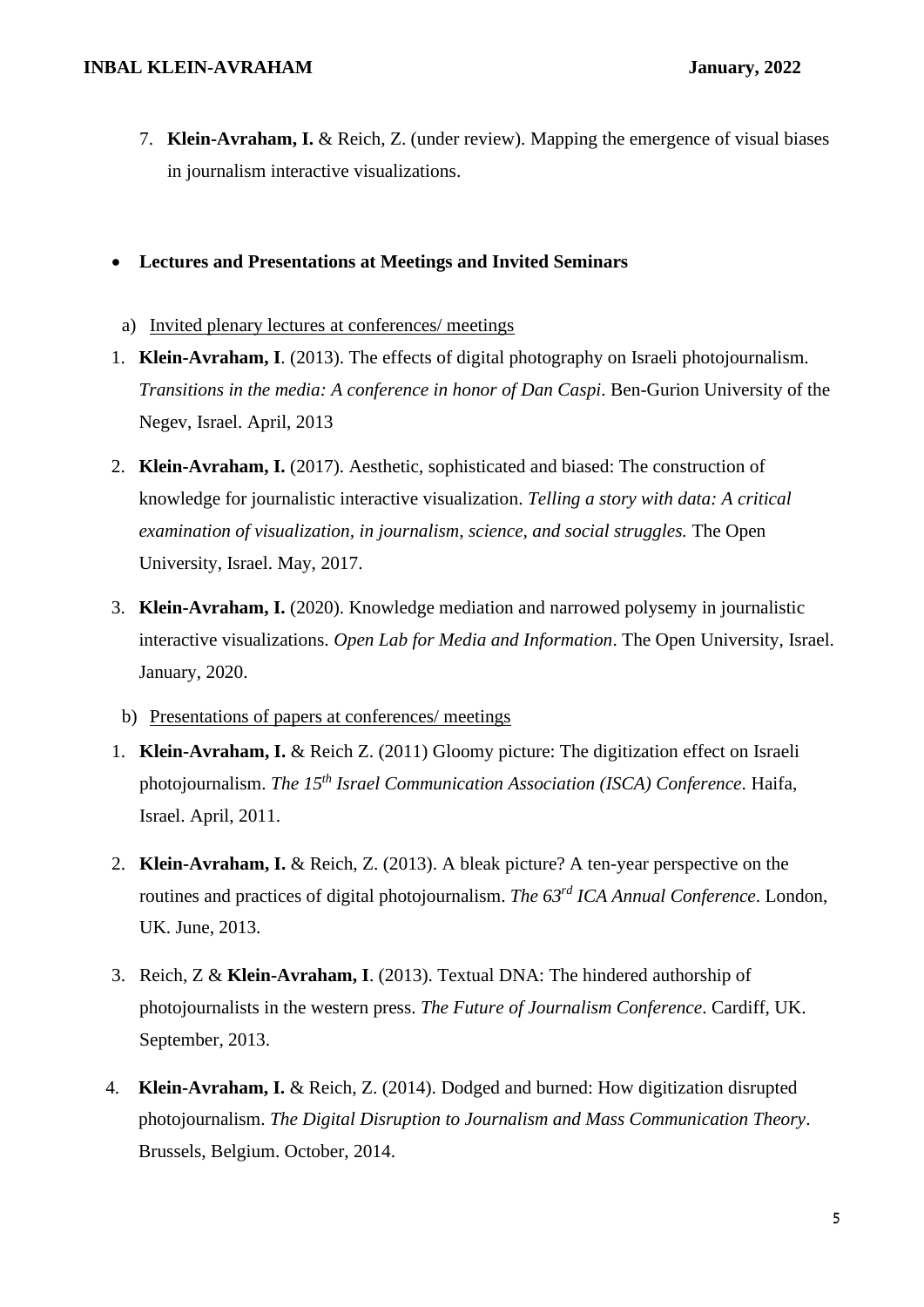- 5. **Klein-Avraham, I**. (2015). Reliability and biases of journalists via interactive information visualization. *The 19th ISCA Conference*. Raanana, Israel. April, 2017.
- 6. Carmel, S., **Avraham-Klein, I.**, & Bachner, Y.G. (2016). Labor force participation in Israel. *The 5th Berlin Demography Forum*. ESMT European School of Management and Technology, Berlin. February, 2016.
- 7. Tirosh, N. & **Klein-Avraham, I.** (2017). 'Memorless': The Visual Representation of Refugees in Israel. *The 21st ISCA Conference*. Sapir Academic College, Israel. April, 2017.
- 8. **Klein-Avraham, I.** (2017). The epistemic paradox of JIV's knowledge. *ICA Journalism Studies Graduate Student Colloquium.* San-Diego, USA. May, 2017.
- 9. **Klein-Avraham, I.** (2017). The epistemic paradox of JIV's knowledge. *ISVIS 2017.* Haifa, Israel. June, 2017.
- 10. Tirosh, N. & **Klein-Avraham, I**. (2017). 'Memorless': The Visual Representation of Refugees in Israel. *The Annual Conference of the International Association for Media and Communication Research*. Cartagena, Colombia. July, 2017.
- 11. Carmel, S., Tur Sinai, A., **Klein-Avraham, I**., Levenson, M. & Bachner, Y. (2017). Work, Aging and Cognitive Function in Israel. *The 21st Conference of the International Association of Gerontology and Geriatrics (IAGG)*, San Francisco, USA. July, 2017.
- 12. **Klein-Avraham, I**. (2017). Aesthetic, sophisticated and biased: The construction of knowledge for journalistic interactive visualization. *The Future of Journalism Conference*. Cardiff, UK. September, 2017.
- 13. **Klein-Avraham, I.** (2018). The additivity of confining structures: The unfulfilled potential of JIVs as a communication tool. *ICA Journalism Studies Graduate Student Colloquium*. Prague, Czech Republic. May, 2018.
- 14. **Klein-Avraham, I.** (2018). The additivity of confining structures: The unfulfilled potential of journalistic interactive visualizations (JIVs). *The ECREA 7th European Communication Conference*. Lugano, Switzerland. November, 2018.